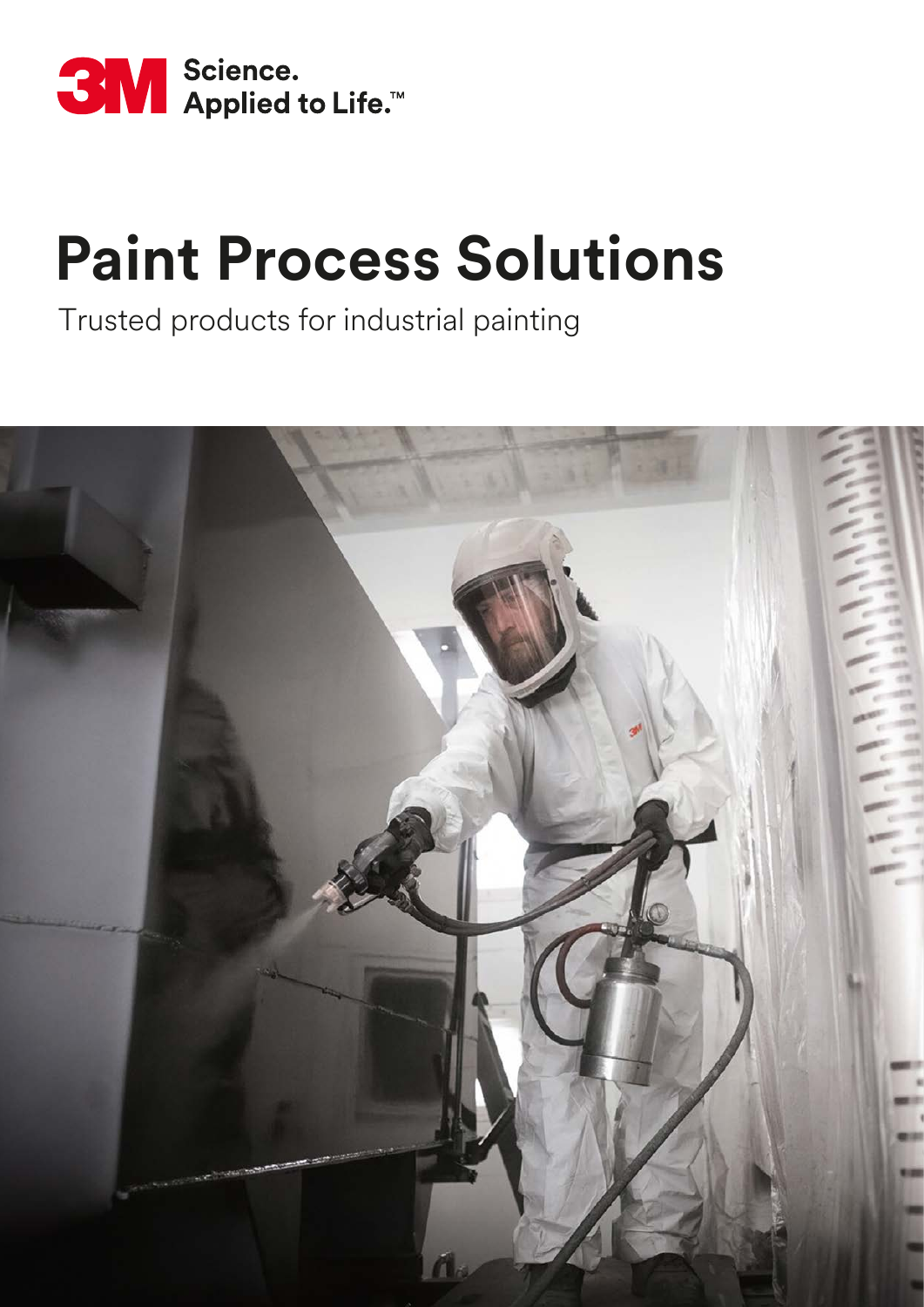# **Full line of products and solutions for the Industrial Paint Process**

For decades 3M has developed innovative products to help solve the latest spray booth & paint process demands to help deliver on new levels of efficiency and quality for any industry and substrate.

Every product and solution is backed by 3M science and our application experts to ensure optimal performance through stage of your process. From paint preparation all the way through final finish.

## **For every step, a solution.**

3M Paint Process solutions for:

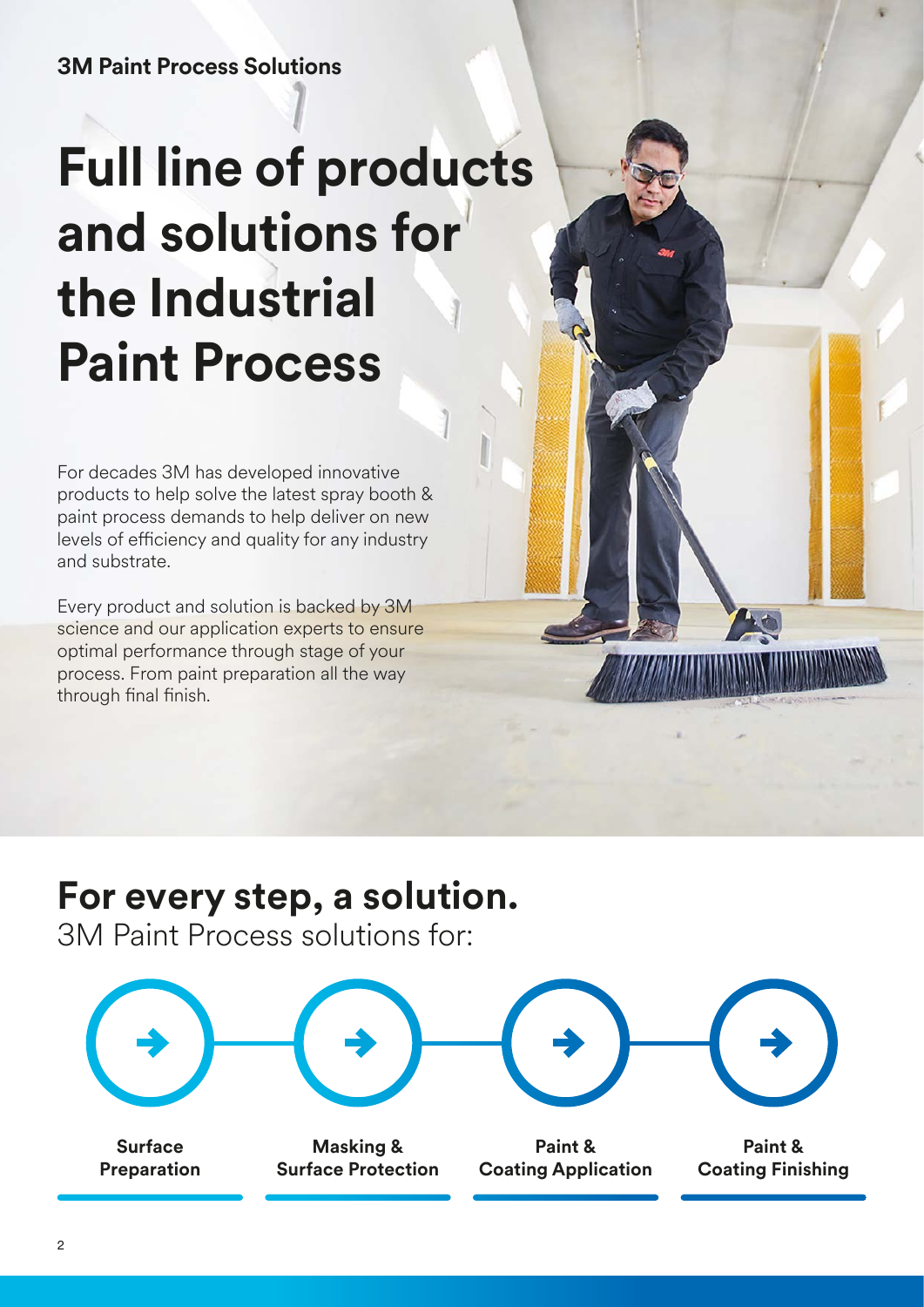### **Surface Preparation**

Arguably, the most important part of the entire paint process, 3M solutions help ensure surfaces are defect free and prepped for optimal adhesion prior to painting and coating so you aren't wasting time and money further downstream.

- Abrasive Handpads, Sheets & Discs
- Net Abrasives
- Power Tools
- Can be used on Robotics and Automated Tools

#### **Featured Solutions**

#### **3M Xtract™ Clean Sanding Solutions**

Your one-stop shop for all of your sanding application needs. From net discs to random orbital sanders and portable dust extraction units, we have everything you need to boost productivity and part quality in your process.



**Extract up to 99% of dust** A cleaner work environment is a safer work environment.



**Performance** Less exposure to dust and fine particles.



**Productivity enhancements** Less time cleaning up the work area.



**Improved results** Less dust on the substrate being worked.





#### **3M Xtract™ Cubitron™ II Net Discs**

For sanding wood, metal and composites, 3M Xtract™ net discs offer industry-leading cut-rate and help maintain a cleaner work environment, resulting in better performance and improved results. Also available in sheet roll format: 3M™ Cubitron™ II Net Sheet Rolls.





**3M Xtract™ Pneumatic Random Orbital Sander**

**3M™ Clean Sanding Filter Bag**



**3M Xtract™ Portable Dust Extractor**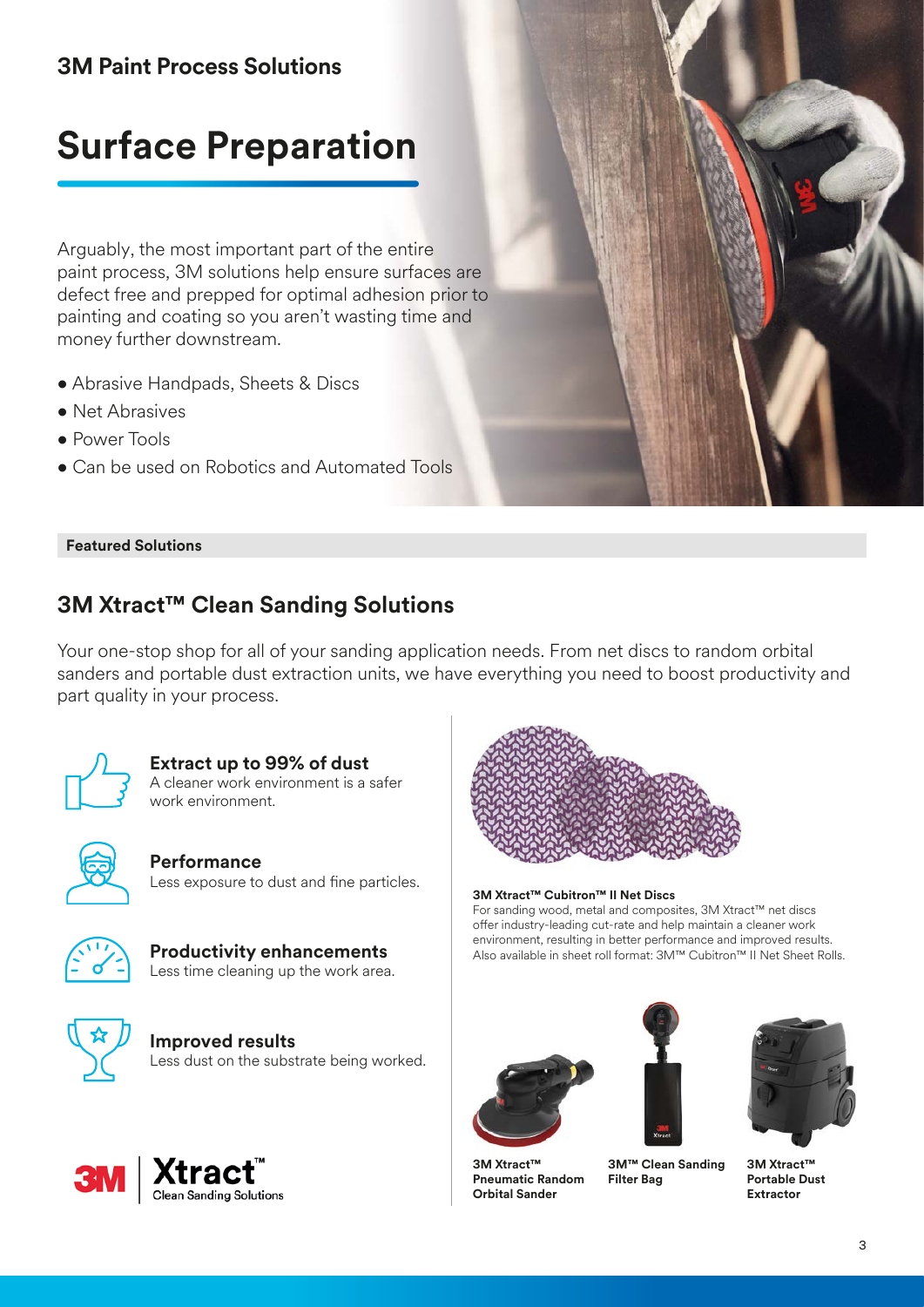## **Masking & Surface Protection**

3M solutions designed to stop the damage before it starts. Whether you're in a booth, on a factory floor or in the shop, our full line of solutions have you covered.

- Masking Films and Paper
- Masking Tapes
- Protection Fabrics & Films
- Duct Tapes

#### **Featured Solutions** – Masking

#### **3M™ Performance Masking Tape 301E**



- For air drying and oven curing of paint and lacquer
- Temperature up to a maximum of 100 °C for 1 hour

### **Scotch® Fine Line Tape 218**



- Used as a layout tape for high value, multi-color and custom painted graphics
- Temperature resistance up to 121 °C for 30 minutes

#### **3M™ Performance Plus Duct Tape 8979**



• Designed for clean removal on most opaque surfaces for up to 6 months in many outdoor and indoor applications

#### **Featured Solution**s – Surface Protection

#### **3M™ Self-Stick Liquid Protection Fabric**

3M Surface Protection Fabric must not be used in any areas where explosive concentrations of ignitable materials could be present, as static discharge may occur. These include<br>areas identified as ATEX Zones 0,2,2 and 20,21,22.

Industrial-grade protection for almost any surface.

- Faster surface protection from water, oil, solvents, other fluid
- Easy application and clean removal from most surfaces
- Provides a cleaner working environment



A specially engineered adhesive-backed material designed protect paint booth walls.

- Trap dust, dirt and overspray
- Increase paint booth productivity
- Save finishing time and increase customer satisfaction

#### **3M™ Purple Premium Masking Film**



High-density, tear-resistant, clear durable film provides excellent paint overspray adhesion.

- Designed to allow repositioning of masking tape without tearing
- Withstands temperatures up to 120°C for 1 hour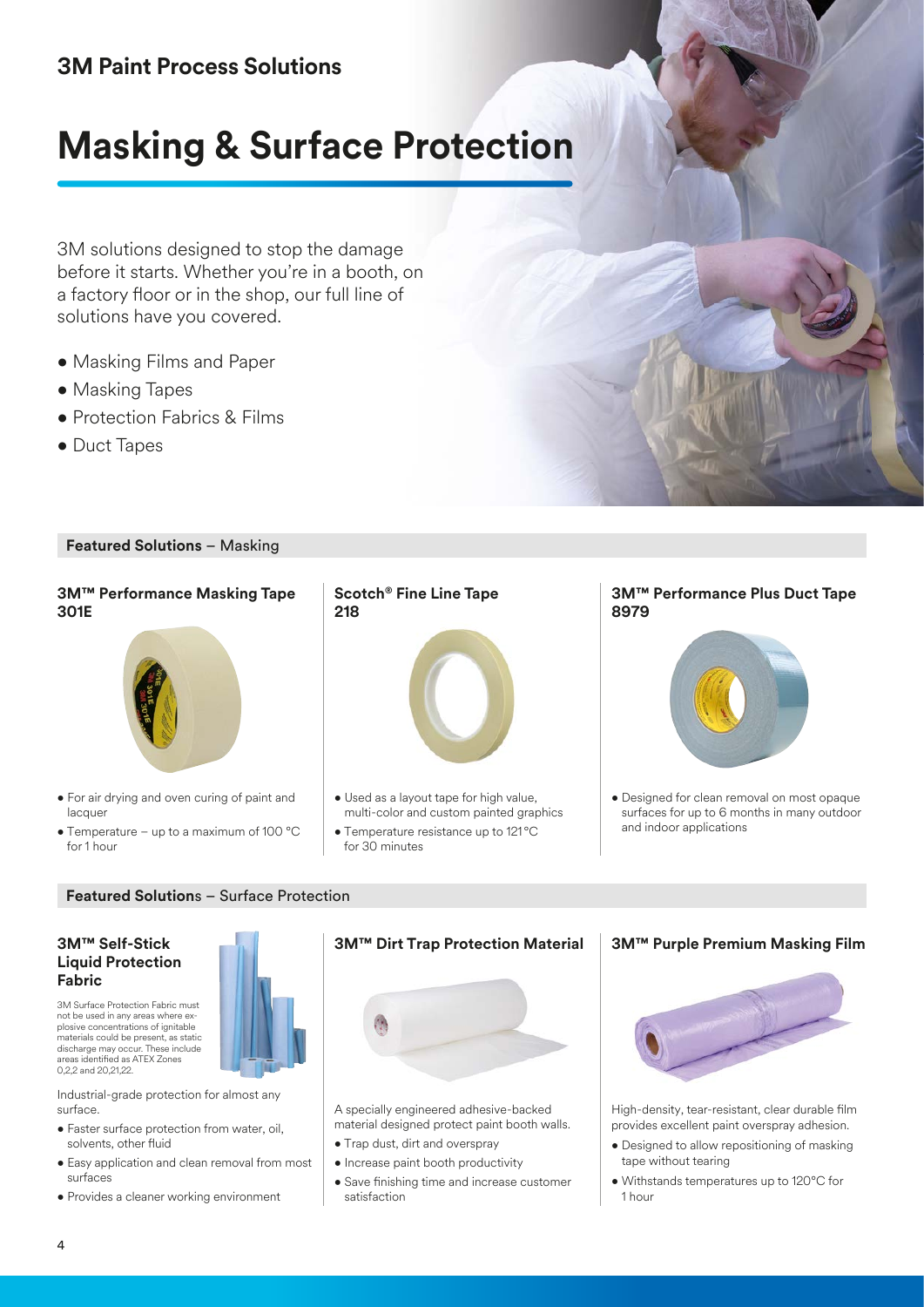## **Paint & Coating Application**

#### **A smarter way to spray.**

Bring more consistency and quality into your paint operations. 3M solutions help reduce variability, reduce coating consumption and boost productivity by giving technicians a more effective way to spray.

- Paint Spray Equipment
- Disposable Spray Cup System
- Atomizing Heads and Adaptors

**Featured Solutions**

### **3M™ Performance Industrial Spray Gun**

#### **Engineered for the industrial painter.**

3M™ Performance Spray Gun sprays a wide range of coatings, including stains, primers, basecoats, topcoats, clearcoats and adhesives – from either a pressure-fed system or with 3M™ PPS™ Series 2.0 Spray Cup System.

Simple, innovative design means fewer parts to maintain. Cleanup can be as simple as wiping the tip of the needle and replacing the head meaning, no more disassembling or soaking in solvent.



**Lightweight and Durable**

**Low and Easy Maintenance**

**Replaceable Nozzles**

**Built for Versality**

#### **3M™ Performance Atomizing Heads**



With quick-change replaceable atomizing heads ranging from 1.1 to 2.0, it's like getting a brand new spray gun with every new nozzle.

#### **3M™ PPS™ Series 2.0 Spray Cup System**



All-in-one disposable solution for measuring, mixing, filtering and spraying of paint materials.

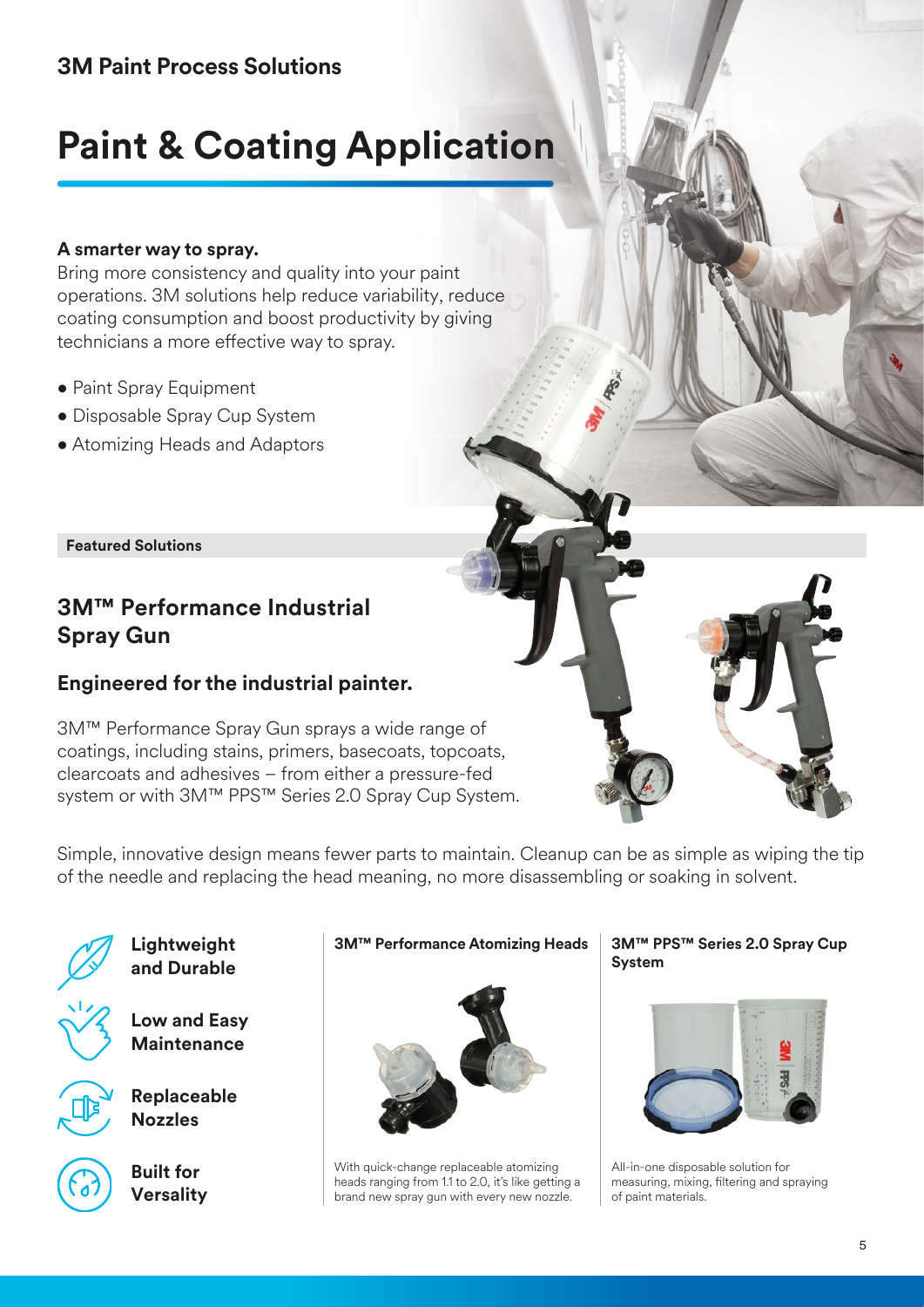### **Paint & Coating Finishing**

3M surface repair solutions help eliminate imperfections for a quick and efficient finish. Various solutions for compounding, polishing and repairing of paint help to enhance paint quality, reduce rework and increase productivity.

- Finishing abrasives: discs, sheets, rolls
- Compounds
- Foam Pads, Micro-fiber Cleaning Cloths
- Power Tools
- Can be used on Robotics and Automated Tools

#### **Featured Solutions** – Finishing Abrasives



- High performing, versatile blending abrasive
- Aluminum oxide
- Soft foam
- Anti-Loading Technology
- P400 P2000 grades

#### **Featured Solutions** – Polishing



- Consistent finish and durable gloss after polish.
- 1000 8000 grades, from blending to paint rectification,  $Ø$  150 mm

#### **3M™ Flexible Foam Abrasive Discs 3M™ Trizact™ Discs Foam 3M™ Trizact™ Discs Film 468LA**



- For use on a variety of topcoats
- Excellent finish for faster polishing
- A3, A5, A7 grades, Ø 32 mm

#### **3M™ Trizact™ Finesse-It™ Polishing System 3M™ Perfect-It™ Finishing System**



#### **Small defect repair system**

Just 2 steps away from a defect-free finish: sand and polish.

#### **• 3M™ Trizact™ Abrasives**

A 3M proprietary micro-replicated abrasive grain material designed to fastest cut and longest life.

**• 3M™ Finesse-It™ Polishes and Polishing Pads** The best combination for a blooming defect-free repair on painted surfaces. Excellent finish for faster polishing.

#### **• 3M™ Power Tools**

Polishers and de-nibber machines for small defect repair, preparation for paint.



#### **Large area repair**

#### 3 stage colour coded system.

- **3M™ Perfect-It™ Fast Cut Plus Extreme**
- Fast cutting abrasive liquid compound for use on refinsh paints to quickly remove abrasive scratches.
- **3M™ Perfect-It™ Extra Fine Plus Compound** Quickly and effectively removes compound swirl marks and produce an outstanding finish.
- **3M™ Perfect-It™ Ultrafina SE Polish** Eliminate fine swirl marks and produce a high gloss finish, even on the most difficult dark colours.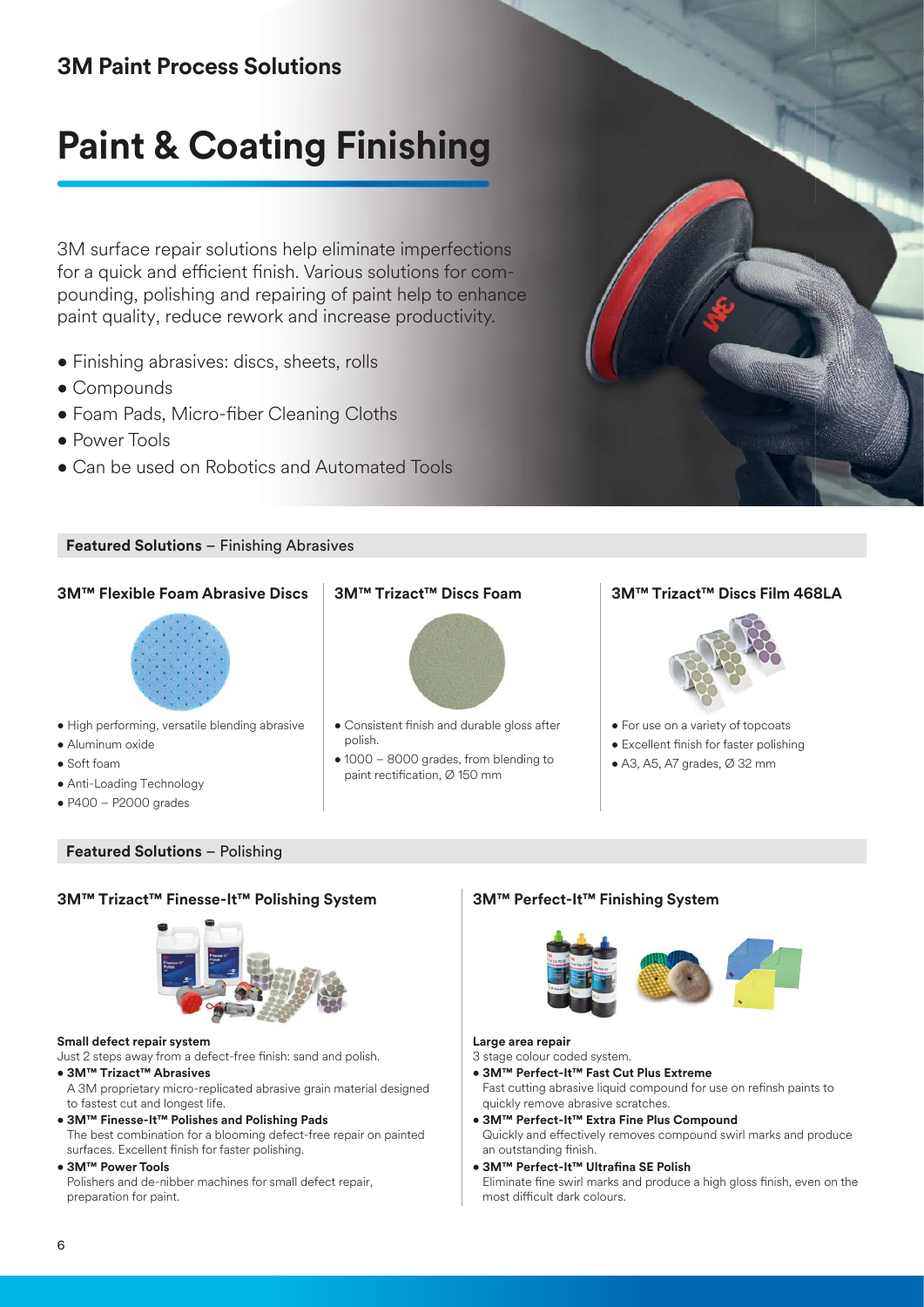| <b>Application</b>                   | <b>Product</b>                                                       | Size / Grit / Content, PN (Part Number)                                                                                                                           |
|--------------------------------------|----------------------------------------------------------------------|-------------------------------------------------------------------------------------------------------------------------------------------------------------------|
| Surface<br>Preparation               | 3M Xtract™ Cubitron™ Net Discs 710W NEW                              | 34 mm, 75 mm, 125 mm, 150 mm, 203 mm, Grits: 80+ / 320+                                                                                                           |
|                                      | 3M™ Cubitron™ II Net Abrasives - Sheet Rolls NEW                     | 70 mm, 80 mm, 115 mm (x 10 m), Multihole,<br>Grits: 80+ / 320+                                                                                                    |
|                                      | 3M™ Hookit™ Flexible Foam Abrasive Discs                             | 150 mm, Multihole, P400 / P1000                                                                                                                                   |
|                                      | 3M Xtract™ Pneumatic and Electric Orbital Sanders NEW                | 125 mm, 150 mm                                                                                                                                                    |
|                                      | 3M Xtract™ Portable Dust Extractors NEW                              | 64159 (240V) / 64193 (110V)                                                                                                                                       |
| Surface<br>Protection and<br>Masking | 3M™ Self-Stick Liquid Protection Fabric                              | 1.12 cm x 91.5 m, PN36879                                                                                                                                         |
|                                      | 3M™ Dirt Trap Protection Material                                    | 711.2 mm x 91.44 m, PN36852                                                                                                                                       |
|                                      | 3M™ Purple Premium Plus Masking Film                                 | 4 m x 150 m, PN50988                                                                                                                                              |
|                                      | 3M™ Performance Masking Tape 301E                                    | Beige, Width: 18 mm, 24 mm, 36 mm, 48 mm, 72 mm;<br>Length: 50 m                                                                                                  |
|                                      | Scotch® Fine Line Tape 218                                           | Beige, Green, Width: 3 mm, 6 mm, 9 mm, 19 mm, 25 mm,<br>50 mm; Length: 55 m                                                                                       |
|                                      | 3M™ Performance Plus Duct Tape 8979                                  | Slate blue, 48 mm x 54.8 m                                                                                                                                        |
| Paint &<br>Coating                   | 3M™ Performance Industrial Spray Gun System<br>Spray Gun             | Kit: Spray gun, air control valve, pressure whip, pressure and<br>gravity atomizing heads, PPS Series 2.0 / PN26878; Spray<br>gun and air control valve / PN26832 |
|                                      | 3M™ Performance Industrial Spray Gun System<br>Accessories           | Pressure Whip / PN26833, Ball Valve / PN26839,<br>Locking Collar / PN26835, Rebuild Kit / PN26840,<br>Whip Pin / PN26834, Needle / PN26838                        |
|                                      | 3M™ Performance Industrial Spray Gun System<br>Atomizing Heads       | Pressure: Yellow 1.1. / PN26811, Orange 1.4 / PN26814,<br>Clear 1.8 / PN26818                                                                                     |
|                                      |                                                                      | Gravity: Blue 1.2 / PN26712, Green 1.3 / PN26713,<br>Orange 1.4 / PN26714, Purple 1.6 / PN26716,<br>Clear 1.8 / PN26718, Red 2.0/PN26720                          |
|                                      | 3M™ PPS™ Series 2.0 Spray Cup System - Kits                          | Mini 200 ml 125 μ / PN26752, Mini 200 ml 200 μ / PN26114                                                                                                          |
|                                      |                                                                      | Midi 400 ml 125 µ, / PN26312, Midi 400 ml 200 µ / PN26112                                                                                                         |
|                                      |                                                                      | Standard 650 ml 125 µ / PN26026,<br>Standard 650 ml 200 µ / PN26000                                                                                               |
|                                      |                                                                      | Large 850 ml 125 µ / PN26740,<br>Large 850 ml 200 µ / PN26024                                                                                                     |
| Finishing                            | 3M™ Hookit™ Purple Finishing Film Abrasive Discs 260L+               | 150 mm, 15 Hole, Grits: P600 / P2000                                                                                                                              |
|                                      | 3M Xtract™ Hookit™ Finishing Discs 360L                              | 75 mm, 125 mm, 150 mm, Multihole, Grits: P220 / P1000                                                                                                             |
|                                      | 3M™ Hookit™ Flexible Foam Abrasive Discs                             | 150 mm, Multihole, P1000 / P2000                                                                                                                                  |
|                                      | 3M™ Trizact™ Hookit™ Discs                                           | 443SA 150 mm Plain: P3000 / PN50414, P6000 /<br>PN51130, P8000 / PN30806; 471LA, P1500 / PN05600                                                                  |
|                                      | 3M™ Finesse-It™ Polishing System (small area repair)                 | Trizact™ 468LA discs, 32 mm, A3, A5, A7 grades;<br>Compound 320                                                                                                   |
|                                      | 3M™ Perfect-It™ Finishing System Colour Coded<br>(large area repair) | Fast Cut Plus Extreme, 1KG / PN51815; Quick Connect<br>Foam Pad DBL Sided 216 mm Green / PN50874                                                                  |
|                                      |                                                                      | Extra Fine Plus Compound, 1 L / PN80349; Quick Connect<br>Foam Pad DBL Sided 216 mm Yellow / PN50875                                                              |
|                                      |                                                                      | Ultrafina SE, 1L /PN50383; Quick Connect Pad DBL Sided<br>216 mm Blue / PN50708                                                                                   |

**More Paint Process product options are available.** 

Application Engineers are standing by to help.